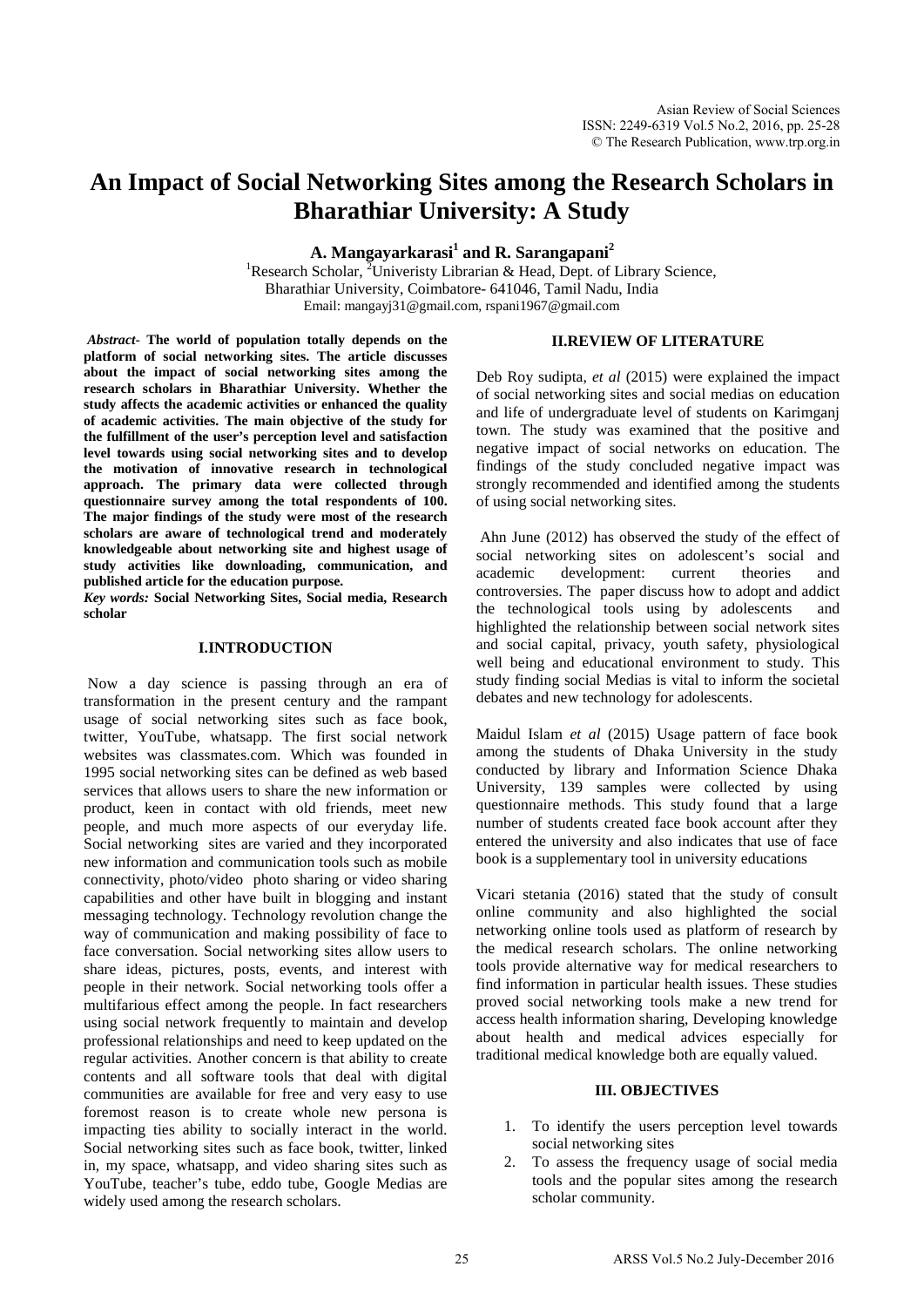- 3. To examine the purpose of usage of social networking sites by scholars in Bharathiar University
- 4. To examine the user's expectation level and satisfaction of using social networking sites.
- 5. To develop the motivation of innovative research in technological approach.

#### **IV. METHODOLOGY**

Primary data collected for the studies were obtained a questionnaire survey among the research scholars in Bharathiar University. The sample size of the study was 5 point scale of likert 93 among the population. The study covers only PhD scholars in Bharathiar University. Simple random sampling techniques were adopted. Data were processed and analyzed by using percentage analysis. The following table represents their opinion about the social media.

| S.No | <b>Gender</b> | respondents | $\frac{0}{0}$ |
|------|---------------|-------------|---------------|
|      | Female        | 58          | 63            |
| 2.   | Male          | 35          | 37            |
|      | <b>Total</b>  | 93          | <b>100</b>    |

TABLE 1 GENDER WISE DISTRIBUTION OF THE RESPONDENTS

| TABLE 2 DISTRIBUTIONS OF RESPONDENTS SPENT ON FREQUENCY |  |  |
|---------------------------------------------------------|--|--|
|---------------------------------------------------------|--|--|

| S.NO | <b>PARTICULARS</b> | <b>RESPONDENTS</b> | $\%$       |
|------|--------------------|--------------------|------------|
|      | <b>FREQUENTLY</b>  | 21                 | 23         |
| 2.   | <b>DAILY</b>       | 63                 | 67         |
|      | <b>TWICE A DAY</b> |                    |            |
|      | WEEKLY             |                    |            |
|      | <b>TOTAL</b>       | 93                 | <b>100</b> |

From the above table.1out of 93 respondents it was found that  $(63\%)$  of them female and remaining  $(37\%)$  were male. Majority of them female among the respondents are participating them.

From the above table mentioned that spent on time for social networking sites by the scholars. (67%) respondents check their account daily. (23%) respondents check their account frequently. (6%) respondents check their account two days only and remaining (4%) of respondents check their at least weekly.

|  | TABLE 3 USAGE OF DISTRIBUTION WISE VIDEO SHARING SITES |  |  |
|--|--------------------------------------------------------|--|--|
|--|--------------------------------------------------------|--|--|

| S.No | <b>Particulars</b>      | <b>Respondents</b> | $\frac{0}{0}$ |
|------|-------------------------|--------------------|---------------|
| 1.   | You tube                | 43                 | 47            |
| 2.   | <b>Teachers</b><br>tube | 10                 | 11            |
| 3.   | Edu tube                |                    | 9             |
| 4.   | Google<br>medias        | 27                 | 29            |
| 5.   | Others                  |                    |               |
|      | <b>Total</b>            | 93                 | 100           |

Table 3 shows the usage of video sharing sites among scholars for teaching learning purpose. You tube has become extremely popular among the scholars for video uploading and sharing purpose and You tube ties into several blogging applications giving users a quick way to blog about a particular video and include a link it. A teacher tube and Edu tube is you tub's larger educational initiative. But less number of usage as much as you tube. You tube (48%), Google Medias (30%), edu tube (10%), teacher's tube (11%) and others (4%). Mangayarkarasi and R. Sarangapani<br>
3. To examine the purpose of usage of social<br>
1. To examine the user's expectation level and<br>
4. To examine the user's expectation level and<br>
5. To develop the motivation of innovative<br>

Table 4 shows out of 93 respondents (87%) accessing social networking sites through the mobile phones. Mobile phones and web based social networking systems often work to easily spread to content, increase accessibility and connect users from wherever they are. Mobile accessing is more compact to keep on using security and privacy environment. (12%) of them accessing social networking sites in Personal computers.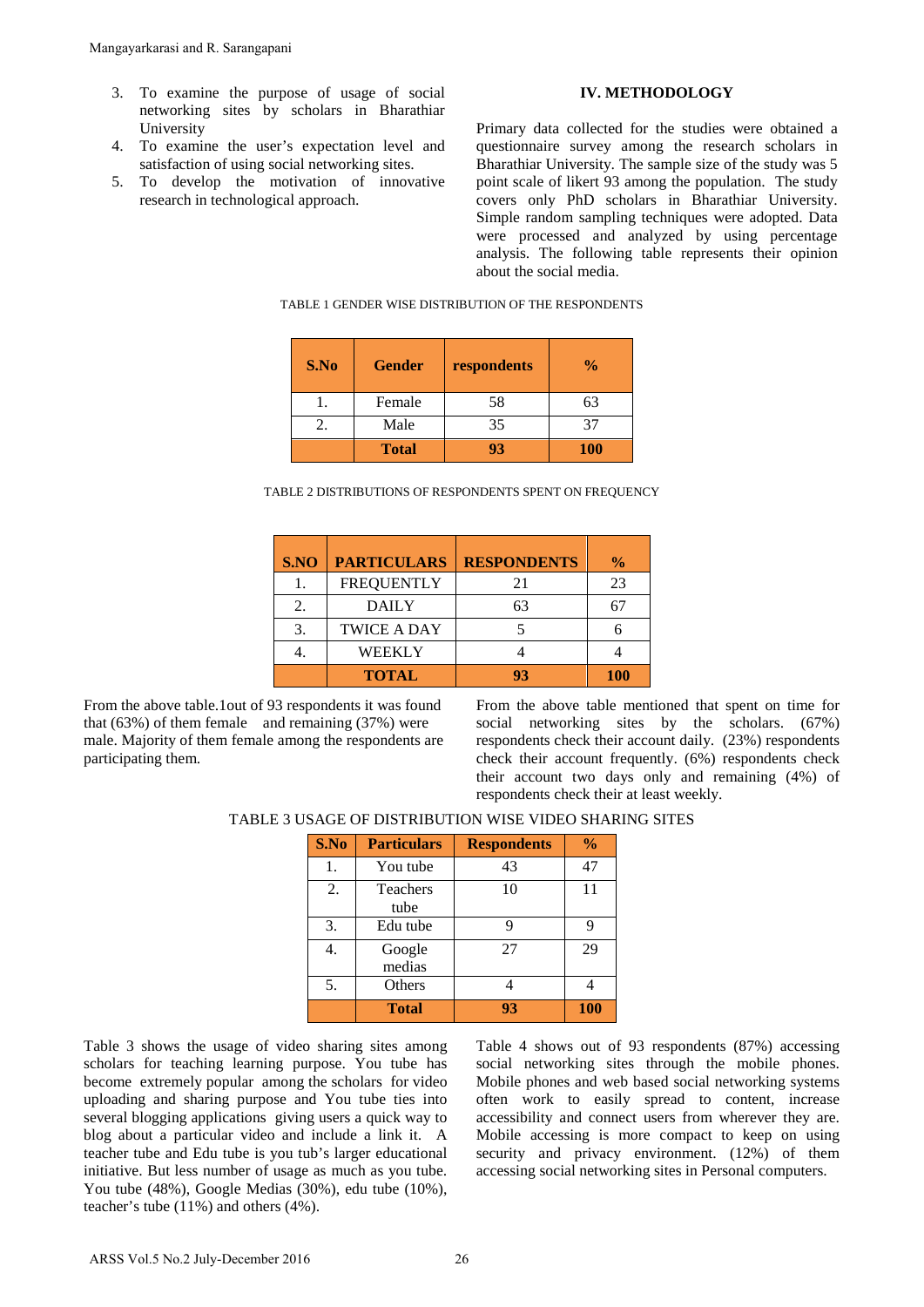| TABLE 4 DISTRIBUTION OF RESPONDENTS FOR USE OF SOCIAL NETWORKING |  |
|------------------------------------------------------------------|--|
| SITES THROUGH MOBILE                                             |  |

| No | <b>Particulars</b> | <b>Respondents</b> | $\frac{6}{10}$ |
|----|--------------------|--------------------|----------------|
|    | Yes                | 81                 |                |
|    | No                 | 12                 | 12             |
|    | <b>Total</b>       |                    | <b>100</b>     |

TABLE 5 DISTRIBUTIONS OF RESPONDENTS' PURPOSE OF USING SOCIAL NETWORKING SITES

| N <sub>0</sub> | <b>Particulars</b> | respondents | $\frac{0}{0}$ |
|----------------|--------------------|-------------|---------------|
| 1.             | Downloading        | 37          | 40            |
| 2.             | Communication      | 20          | 21            |
| 3.             | Chatting           | 19          | 20            |
| 4.             | Published articles | 10          | 11            |
| 5.             | Posting photo      |             |               |
|                | <b>Total</b>       | 93          | <b>100</b>    |

Table 5 clearly explains that scholars were able to point out the different purpose for which they used as social networking sites. Out of the 93 respondents 40% of them using the social networking sites for downloading purpose, 21% of them using for communication with fellows and guide. 20% of them using for chatting purpose.11% of them using for published articles and remaining 8% of them is using social networking sites for posting photos. The utmost important is down loading files in various formats. At the very least number of respondents for used posting photos in social media.

|  | TABLE 6 FAMILIAR SOCIAL NETWORKING SITES |
|--|------------------------------------------|
|--|------------------------------------------|

| N <sub>0</sub> | <b>Familiar sites</b> | <b>Respondents</b> | $\frac{0}{0}$ |
|----------------|-----------------------|--------------------|---------------|
| Ī.             | face book             | 25                 | 27            |
| 2.             | Whatsapp              | 43                 | 46            |
| 3.             | YouTube               | 18                 |               |
| 4.             | Twitter               |                    |               |
| 5.             | Others                | 3                  |               |
|                | <b>Total</b>          | 93                 | <b>100</b>    |

From the above table-6 mentioned the study found that all scholars used the familiar social networking sites for academic purpose in Bharathiar University. Whatsapp is perfect network for communication as it allows you to conveniently stay in touch with large number of friends and free to send voice messages. Whatsapp used as much as Face book. Face book allows users to communicate feedback mechanism directly and give the suggestion. The respondents found whatsapp, face book easier to use. Twitter is number one site for spammers so users will have to filter and weed out spammers from the list time to time. Among the 93 respondents (46%) of them is used whatsapp, (27%) of them using face book (27%), (20%) of them using YouTube and remaining (4%) of them using twitter. Twitter was least used of all websites.

## **V. FINDINGS AND SUGGESTIONS**

The study found that a majority of the respondents are using social networking sites is increased female compare then male and aware of technological trend and moderately knowledgeable about online tools. This study

shows the large number of scholars used the internet most days. The relationship between the social networking sites and users was full of potential. The findings of the study proved social networking sites played predominant role in research activities. Social networking sites helps to research scholars can get up to date and recent information for relevant research. The findings also help to use social media as appropriate tool for research. The highest usage revealed that the study activities like downloading, chatting, published articles, posting photos and communication with professors and fellows are mostly scored for education purpose. Down loading music, videos and other entertainment uses lesser score. This reflects that social networking sites were used by scholars for academic activities. AR EXPERIMENTARY CONSULTATION (FOR ARTHUNA CONSULTATION) (FOR ARTHUNA CONSULTATION) (FOR A IMPACT OF A IMPACT OF A IMPACT OF A IMPACT OF A IMPACT OF A IMPACT OF A IMPACT OF A IMPACT OF A IMPACT OF A IMPACT OF A IMPACT OF

### **VI. CONCLUSION**

The article briefly reviewed some newly conceived social networking sites familiar among the research scholars in Bharathiar University. Technology and communication in the modern world are increasingly coming to mean one